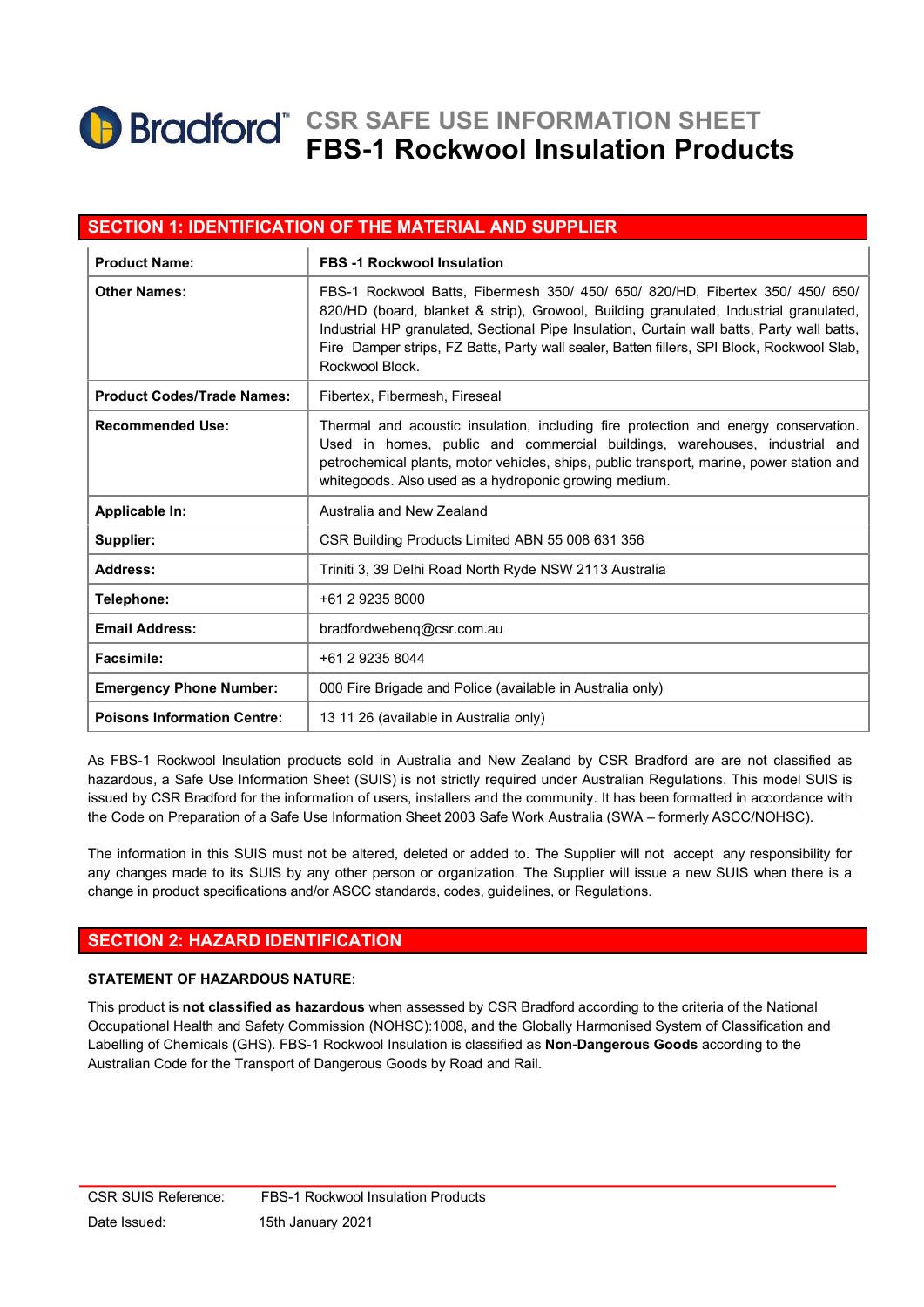$\overline{\phantom{a}}$ 

## SECTION 3: COMPOSITION / INFORMATION ON INGREDIENTS

| <b>Chemical Name:</b>                                                                    | <b>Synonyms</b> | <b>Proportion:</b> | <b>CAS Number:</b> |
|------------------------------------------------------------------------------------------|-----------------|--------------------|--------------------|
| Mineral rockwool fibre (amorphous, non-<br>crystalline, bio-soluble - Note Q applicable) |                 | $>85\%$            |                    |
| Heat-cured resin (fibre binding agent)                                                   |                 | < 15%              | 25104-55-6         |
| Mineral oil (solvent-refined dust suppression<br>agent)                                  |                 | $< 2\%$            | 8012-95-1          |

Note: Traces (<0.1%) of volatile original components of resin may remain in recently manufactured product.

## SECTION 4: FIRST AID MEASURES

| Swallowed:               | Rinse lips and mouth with water.                                                                                                                                                                                                                                                               |
|--------------------------|------------------------------------------------------------------------------------------------------------------------------------------------------------------------------------------------------------------------------------------------------------------------------------------------|
| Eyes:                    | Flush with clean water. If discomfort persists, seek medical attention.                                                                                                                                                                                                                        |
| Skin:                    | Flush off with water, preferably running. If itch or discomfort persists, seek medical attention.                                                                                                                                                                                              |
| Inhaled:                 | Remove to fresh air. If symptoms persist, seek medical attention.                                                                                                                                                                                                                              |
| <b>Advice to Doctor:</b> | Any symptoms and signs of ill-health are likely to be due to other causes. Can be slightly itchy<br>on prolonged contact with skin. Does not produce any acute or chronic health effects.<br>Treatment should be directed toward cleansing the skin and symptomatic treatment as<br>necessary. |

## SECTION 5: FIRE FIGHTING MEASURES

| <b>Flammability:</b>              | Non flammable, will not burn.                                                                                                                                                                                                                                                                      |
|-----------------------------------|----------------------------------------------------------------------------------------------------------------------------------------------------------------------------------------------------------------------------------------------------------------------------------------------------|
| Suitable extinguishing media:     | As needed for surrounding fire conditions. Any extinguishing media may be<br>used as required. Waterfog may be used to cool intact containers and nearby<br>storage areas.                                                                                                                         |
| Hazards from combustion products: | FBS-1 Rockwool Insulation is non-flammable, but the plastic wrapping, resin<br>binder, and some facings may decompose, smoulder or burn in a fire or when<br>heated above 300°C. If product is present in a fire, toxic gases or smoke may<br>be evolved depending on surrounding fire conditions. |
| <b>Fire Fighting Procedures:</b>  | As needed for surrounding fire conditions. If required, evacuate area and<br>contact emergency services; remain upwind and notify those downwind of fire<br>hazard; and wear protective equipment including Self-Contained Breathing<br>Apparatus (SCBA).                                          |
| <b>HAZCHEM Code:</b>              | None allocated.                                                                                                                                                                                                                                                                                    |

### SECTION 6: ACCIDENTAL RELEASE MEASURES

| <b>Containment Procedure:</b> | If product is torn or loose, cover or reseal to minimise fibre release. Reuse where<br>possible or place in a sealable plastic bag for disposal according to local authority<br>quidelines.                                                      |
|-------------------------------|--------------------------------------------------------------------------------------------------------------------------------------------------------------------------------------------------------------------------------------------------|
| <b>Clean Up Procedure:</b>    | Personnel directly involved in clean-up of loose material should wear personal<br>protective equipment as described in Section 8. Clean area so as to avoid dispersion<br>of loose material or fibres using wet sweep methods or vacuum cleaner. |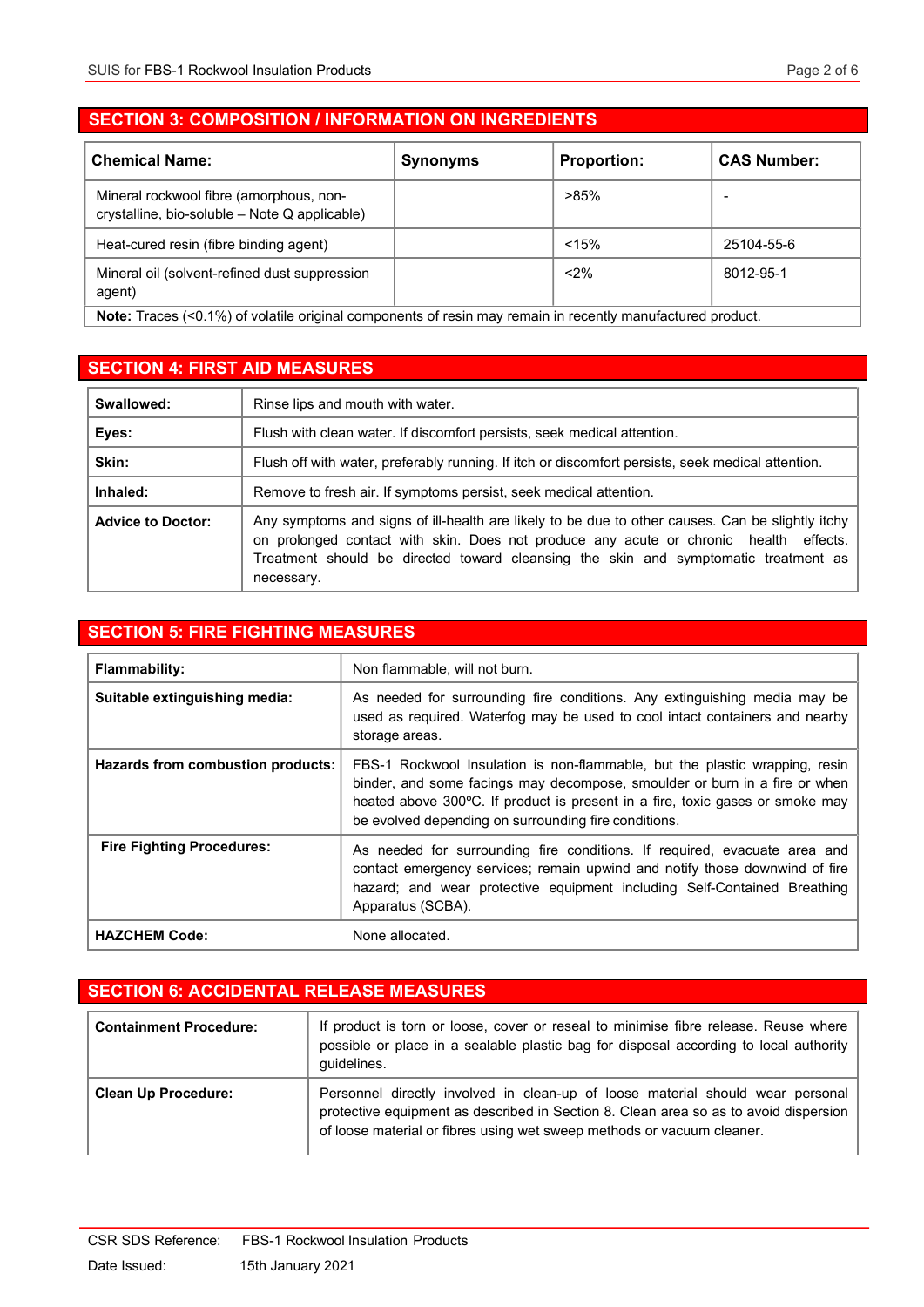| <b>SECTION 7: HANDLING AND STORAGE</b> |                                                                                                                                                                                                                                                                  |
|----------------------------------------|------------------------------------------------------------------------------------------------------------------------------------------------------------------------------------------------------------------------------------------------------------------|
| Handling:                              | These products are safe in use. Once installed, the product does not release dust or fibres.<br>Handling, installing or removing the product may result in some dust and airborne fibre.                                                                         |
|                                        | Minimise eye or skin contact and inhalation during handling, installation and removal (see<br>Section 8). Observe good personal hygiene, including washing hands before eating. Remove<br>personal protective equipment before entering eating areas.            |
| Storage:                               | Store in sealed container in cool, dry area, removed from foodstuffs. Ensure packages are<br>adequately labelled, protected from physical damage, and sealed when not in use. Avoid<br>packaging being stored under UV light (direct sunlight) for long periods. |
| Incompatibilities:                     | None                                                                                                                                                                                                                                                             |

|                                                                                           | <b>SECTION 8: EXPOSURE CONTROLS / PERSONAL PROTECTION</b>                                                                                                                                                                                                                                                                                                                                                                                                                                                                                                 |
|-------------------------------------------------------------------------------------------|-----------------------------------------------------------------------------------------------------------------------------------------------------------------------------------------------------------------------------------------------------------------------------------------------------------------------------------------------------------------------------------------------------------------------------------------------------------------------------------------------------------------------------------------------------------|
| <b>National Exposure Standards:</b>                                                       | None allocated for FBS-1 Rockwool Insulation products, which may be<br>regarded as nuisance dusts.                                                                                                                                                                                                                                                                                                                                                                                                                                                        |
|                                                                                           | CSR recommends following the National Occupational Exposure Standard<br>(NES) Australian Safety and Compensation Council, ASCC (formerly NOHSC)<br>general guide to keep all occupational exposures to dust and other atmospheric<br>contaminants to as low a level as is workable (practicable).                                                                                                                                                                                                                                                         |
|                                                                                           | For non-hazardous nuisance dusts: <2.0 mg/m <sup>3</sup> TWA for inspirable dusts and/or<br><10 mg/m <sup>3</sup> TWA for total dust (of any type, or particle size) is recommended.                                                                                                                                                                                                                                                                                                                                                                      |
| <b>Notes on Exposure Standards</b>                                                        | Exposure Standard (TWA) is the time-weighted average airborne concentration<br>over an eight-hour working day, for a five-day working week over an entire<br>working life. According to current knowledge this concentration should not<br>impair the health or cause undue discomfort to nearly all workers.                                                                                                                                                                                                                                             |
| <b>Biological Limit Values:</b>                                                           | Not applicable                                                                                                                                                                                                                                                                                                                                                                                                                                                                                                                                            |
| <b>ENGINEERING CONTROLS</b>                                                               |                                                                                                                                                                                                                                                                                                                                                                                                                                                                                                                                                           |
| <b>Ventilation:</b>                                                                       | During most applications and installation no special ventilation will be required.<br>However, if installing in dusty or poorly-ventilated areas, or during the first heat-<br>up cycle in high-temperature industrial applications, local exhaust ventilation<br>should be considered. Work practices should aim to minimise the release of,<br>and exposure to, fibres and/or dust. Hand tools generate the least amount of<br>dust and fibres. If power tools are used directly on the product appropriate dust<br>collection systems are recommended. |
| <b>Special Consideration for Repair</b><br>&/or Maintenance of Contaminated<br>Equipment: | Work areas should be cleaned regularly and vacuuming or wet sweeping is<br>suggested. Use of personal protective equipment as outlined below is<br>recommended during work in areas or on equipment where this product has<br>been installed.                                                                                                                                                                                                                                                                                                             |
| <b>PERSONAL PROTECTION EQUIPMENT</b>                                                      |                                                                                                                                                                                                                                                                                                                                                                                                                                                                                                                                                           |
| <b>Personal Hygiene:</b>                                                                  | Washing of exposed skin with soap and water at the end of a shift or as<br>required is recommended as a comfort measure.                                                                                                                                                                                                                                                                                                                                                                                                                                  |
| <b>Skin Protection:</b>                                                                   | Direct skin contact can be minimised by wearing long-sleeved shirts and long<br>trousers, a cap or hat, and standard duty gloves conforming to Australian<br>Standard AS 2161. Work clothes should be washed regularly and separately<br>from other clothes. Bradford Comfortsleeve™ gloves are recommended for<br>improved comfort when handling and installing Rockwool Insulation.                                                                                                                                                                     |
| <b>Eye Protection:</b>                                                                    | When handling these products, particularly overhead or in enclosed or poorly-<br>ventilated areas such as ceiling spaces or risers, eye contact with dust or fibre<br>can be avoided by wearing ventilated non-fogging dust resistant goggles                                                                                                                                                                                                                                                                                                             |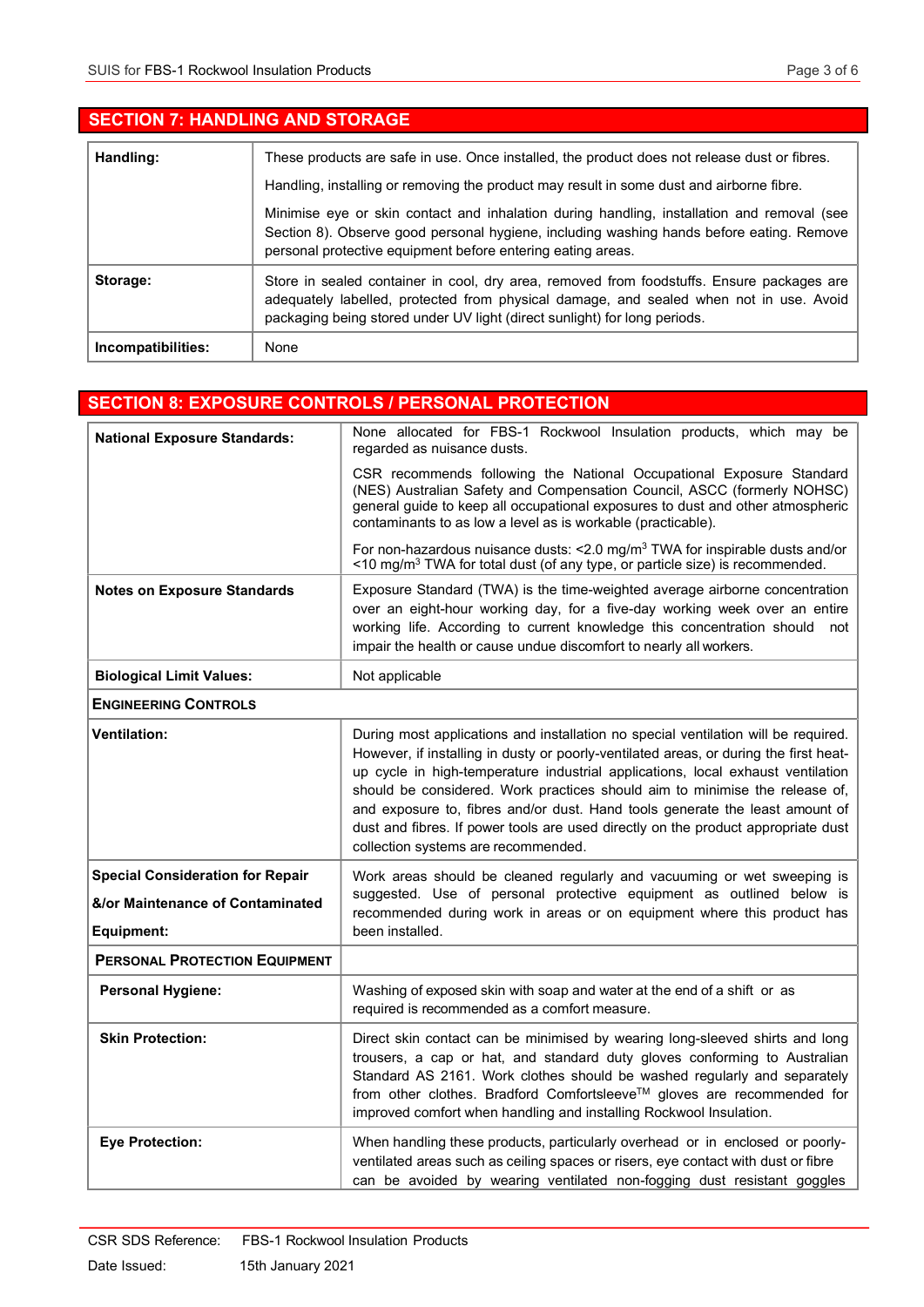|                                   | conforming to Australian and New Zealand Standards AS/NZS 1336.                                                                                                                                                                                                                                                                                                                                                                 |
|-----------------------------------|---------------------------------------------------------------------------------------------------------------------------------------------------------------------------------------------------------------------------------------------------------------------------------------------------------------------------------------------------------------------------------------------------------------------------------|
| <b>Respiratory Protection:</b>    | None normally required. If dust is generated in enclosed or poorly-ventilated<br>areas, an approved particulate respirator conforming to Australian and New<br>Zealand Standards AS/NZS 1715 and 1716 is recommended. P1, P2 or N95<br>type respirators are appropriate. Use only respirators that bear the Australian<br>Standards mark and are fitted and maintained correctly, and kept in clean<br>storage when not in use. |
| <b>Smoking &amp; Other Dusts:</b> | Inhalation of airborne particles from other sources, including those from<br>cigarette smoke, may increase the risk of lung disease. CSR recommends that<br>all storage and work areas should be non-smoking zones, and other airborne<br>contaminants be kept to a minimum.                                                                                                                                                    |

## SECTION 9: PHYSICAL AND CHEMICAL PROPERTIES

| Appearance:                                                                     | A matt of brown or greyish fibrous material resembling wool. It is supplied in<br>different shapes and sizes wrapped in plastic. It may be rigid or flexible. Facings<br>such as aluminium foil, calico, wire, and synthetic tissues are applied to meet<br>specific purposes. |
|---------------------------------------------------------------------------------|--------------------------------------------------------------------------------------------------------------------------------------------------------------------------------------------------------------------------------------------------------------------------------|
| Odour:                                                                          | Usually odourless but may have faint amine odour                                                                                                                                                                                                                               |
| pH, at stated concentration:                                                    | Not applicable                                                                                                                                                                                                                                                                 |
| <b>Vapour Pressure/Density:</b>                                                 | Not applicable                                                                                                                                                                                                                                                                 |
| Boiling Point/range (°C):                                                       | Not applicable                                                                                                                                                                                                                                                                 |
| Melting Point (°C):                                                             | $>1000^{\circ}$ C                                                                                                                                                                                                                                                              |
| <b>Solubility in water:</b>                                                     | Negligible                                                                                                                                                                                                                                                                     |
| Specific Gravity ( $H_2O = 1$ ):                                                | Generally low, but variable depending on facings                                                                                                                                                                                                                               |
| <b>Decomposition</b><br><b>Temperature</b>                                      | Up to 820 $\mathrm{^{\circ}C}$ (Dependent on product) – contact your local Bradford office or<br>refer operating temperatures on data sheets for further information                                                                                                           |
|                                                                                 | (Binder decomposition at 150°C)                                                                                                                                                                                                                                                |
| <b>Volatile Organic</b><br><b>Compounds (VOC)</b><br>content/Percent Volatiles: | Very low; <1% (Actual recorded value below detection limit for test method)                                                                                                                                                                                                    |
| <b>FLAMMABLE MATERIALS</b>                                                      |                                                                                                                                                                                                                                                                                |
| <b>Flash Point:</b>                                                             | Not applicable                                                                                                                                                                                                                                                                 |
| <b>Flash Point Method:</b>                                                      | Not applicable                                                                                                                                                                                                                                                                 |
| Flammable (Explosive) Limit -<br>Upper:                                         | Not applicable                                                                                                                                                                                                                                                                 |
| Flammable (Explosive) Limit -<br>Lower:                                         | Not applicable                                                                                                                                                                                                                                                                 |
| <b>Auto-ignition Temperature:</b>                                               | Not applicable                                                                                                                                                                                                                                                                 |

## SECTION 10: STABILITY AND REACTIVITY Chemical Stability: Stable. The cured resin is stable and will remain intact for the life of the product under normal atmospheric conditions. Incompatible Materials: No reported incompatibilities. Acids, alkalis or organic solvents may cause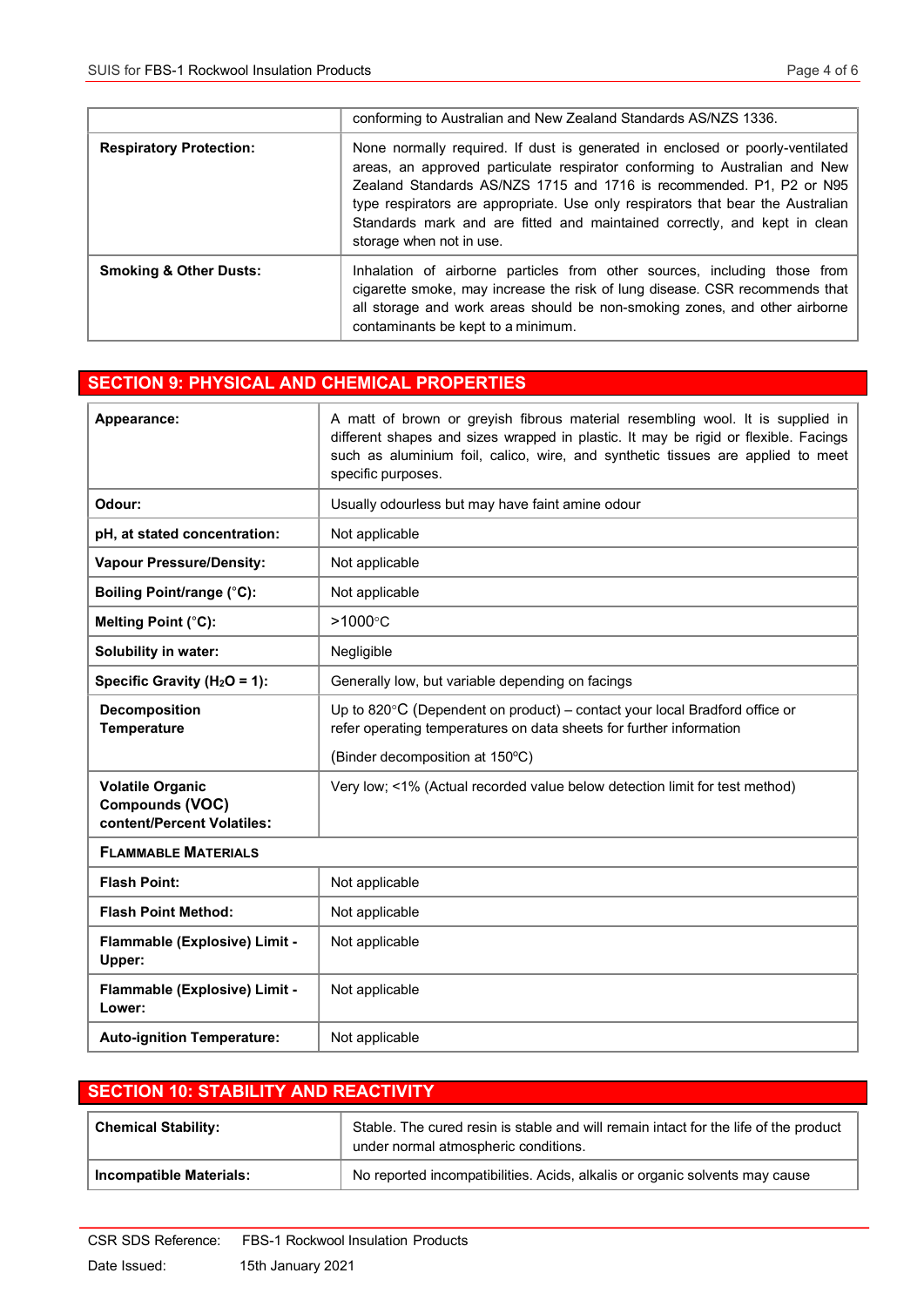|                                                    | degradation of resin binder. |
|----------------------------------------------------|------------------------------|
| ∣ Hazardous<br>  Reactions/Decomposition Products: | None known                   |

## SECTION 11: TOXICOLOGICAL INFORMATION

Toxicology data: The fibre component of these products is classified by Safe Work Australia (formerly ASCC/NOHSC) as Mineral Wool (Not Elsewhere Specified).

In accord with EU ATP 31 (2009) these fibres are not classified as irritant, and being bio-soluble they are not regarded as carcinogenic. FBS-1 Rockwool Insulation are bio-soluble, which means that any fibres inhaled into the lungs dissolve in body fluids and are then cleared from the lungs. They are certified as having low biopersistence, e.g. after inhalation, as specified under Note Q as listed in the Australian Hazardous Substances Information System and in the Australian Approved Criteria documentation. Fibres of these products comply with the short-term bio-persistence test and fulfil the requirements of Australian and international authorities on bio-solubility. SW A (formerly ASCC/NOHSC) and international authorities do not classify mineral wool fibres with high bio-solubility as carcinogenic or as capable of causing fibrosis.

Fibres are generally clumped by the binder or resin coating and single strand respirable fibre is present only in trace amounts when any dust is formed in the workplace during installation. Bound fibre is not of respirable size. Extensive research over the past 50 years on workers handling these fibres and products in many countries has shown that the inspirable and respirable size fibres are not harmful, having no long term health effects or respiratory effects.

Toxicology test data is generally not available on the products, but acute toxicity estimated as being very low with LD50 >5000 mg/kg.

| Swallowed: | Unlikely in normal use, but may result in temporary itching of the lips, mouth and throat. Attempting<br>to swallow large amounts would be expected to cause gagging and possibly vomiting.                                                                                                               |
|------------|-----------------------------------------------------------------------------------------------------------------------------------------------------------------------------------------------------------------------------------------------------------------------------------------------------------|
| Eyes:      | May cause eye discomfort resulting in watering and redness.                                                                                                                                                                                                                                               |
| Skin:      | Handling repeatedly during installation may cause temporary itching of exposed skin. This is not an<br>allergy and usually disappears quickly.                                                                                                                                                            |
| Inhaled:   | Unprotected exposure to high levels of dust of these products (during installation or removal) may<br>cause discomfort of the nose, throat, and upper and lower respiratory tract, especially in persons<br>suffering from upper respiratory or chest complaints such as hay fever, asthma or bronchitis. |

#### Health Effects: Acute (short-term)

Note: Products used in high temperature applications (above 177°C) may release fumes from the resin bonding during initial heat-up. In these applications and where suitable protective equipment is not worn (see Section 8), then some irritation to the eyes, nose, throat and respiratory tract may occur. In confined or poorly ventilated areas, use air-supplied respirators during the first heat-up cycle.

#### Health Effects: Chronic (long-term)

There are no known long-term health effects.

#### SECTION 12: ECOLOGICAL INFORMATION

| Eco-toxicity:                              | This product is not classified as a hazardous air pollutant. No specific data is available on<br>ecotoxicity, but estimations based on toxicity information suggest that the materials in these<br>products are not toxic to fish, birds insects or organisms in the environment. No harm to fish or<br>wildlife would be caused by this product. |
|--------------------------------------------|---------------------------------------------------------------------------------------------------------------------------------------------------------------------------------------------------------------------------------------------------------------------------------------------------------------------------------------------------|
| Persistence and<br>Degradability:          | FBS-1 Rockwool Insulation is bio-soluble and in most ecosystems it would be expected to<br>solubilise over a period of weeks to months. Binder-coated insulation wool is hydrophobic, and<br>no adverse environmental effects would be expected if accidentally released in water or soil.                                                        |
| <b>Ozone Depleting</b><br><b>Potential</b> | As referenced in the US EPA list of Ozone Depleting Substances (Class 1 and Class 2), no<br>Ozone Depleting Substances are involved in either the manufacture or composition of this<br>product & therefore has an ozone depletion potential of zero.                                                                                             |